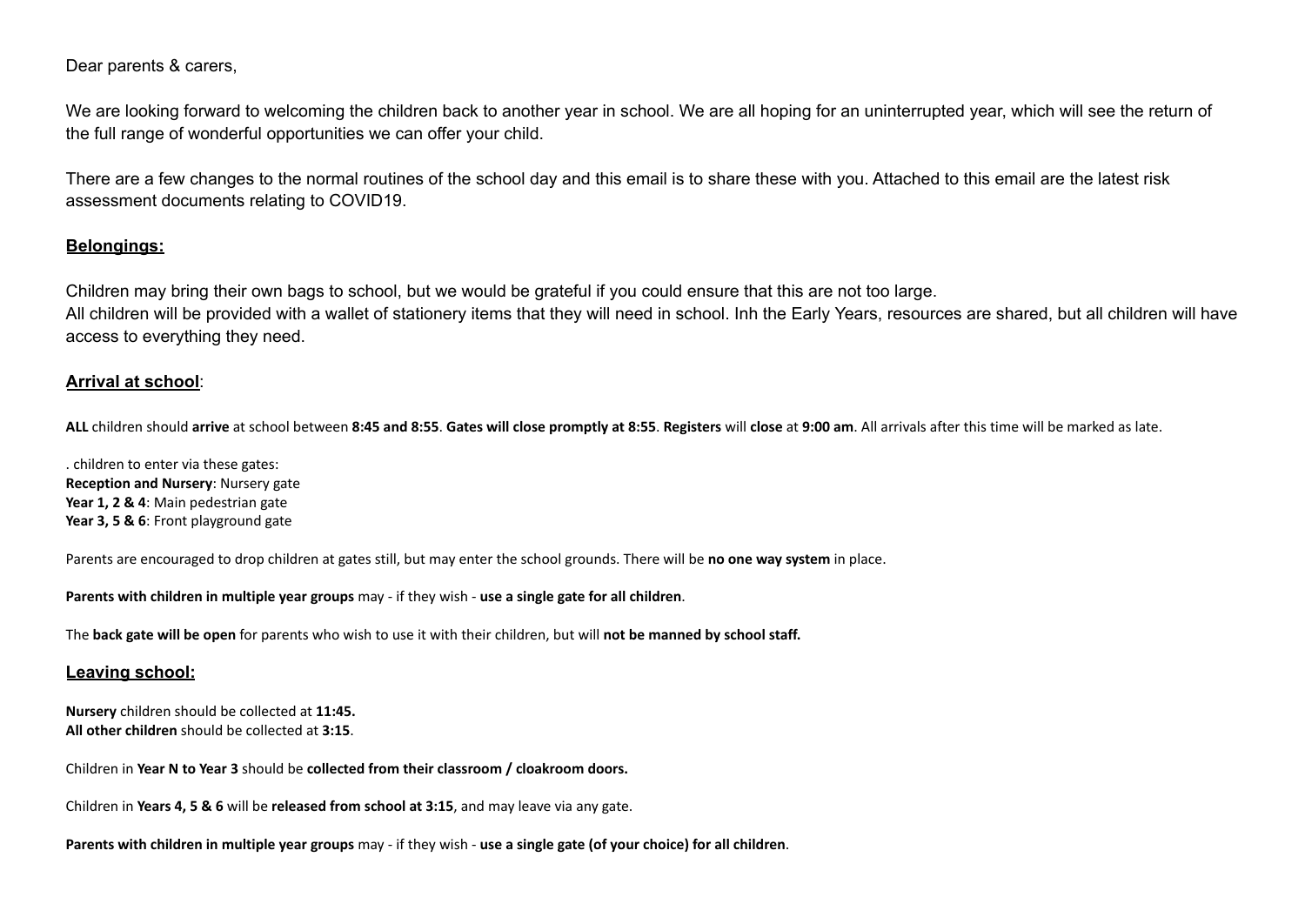The **back gate will be open** for parents who wish to use it with their children, but will **not be manned by school staff.**

Year 4,5 & 6 - Please make sure your child knows where to meet you if you are collecting them. If you wish to collect your child from the classroom / cloakroom door, please make sure **that your child and your child's teacher are aware of this in advance.**

**Assemblies** will once again take place in the school halls, with most assemblies being split by Key Stage.

#### . **Lunchtimes:**

The dining hall will be used for hot lunches, with the children eating in one of three sittings. EYFS children: 11:30 - 12:00 Years 1,2,3 children: 12:15 - 12:45 Years 4,5,6 children: 12:45 - 13:15

Children from different year groups will mix during this time.

In line with many other schools, sandwich lunches will be renamed 'picnic lunches' and will take place on tables and/or large picnic rugs in the other hall. A comprehensive cleaning system is in place to ensure that the children are eating from hygienic surfaces and picnic rugs will be washed very regularly. This is a very sociable system successfully used in other schools. We will, of course, keep it under review.

Children from different year groups will mix during this time.

**Playtimes** will continue to be staggered, but children will be able to mix with children from beyond their own year group. Initially, this is still being restricted to a smaller number of year groups and will be kept under review in line with the COVID19 situation.

**Face coverings** are no longer required on site, although we reserve the right to ask you to wear one if you attend a meeting in school. Adults in school may choose to wear visors on occasions. This too, will be kept under constant review.

## **Attendance at school:**

'School attendance is mandatory for all pupils of compulsory school age and it is a priority to ensure that as many children as possible regularly attend school.' **Children** under the age of 18 are **no longer expected to self-isolate** after contact with a positive case of COVID.

If your child displays symptoms of COVID19, they should attend a test site for a PCR test as soon as possible. We will contact you if your child displays symptoms in school. Children with symptoms should remain at home until the results of the PCR test have been received. Children who test negative should return to school as soon as possible.

No-one should remain at home because they have been in contact with COVID19. This is no longer grounds to be absent from school and we are unable to authorise this absence as being due to COVID19. This is a directive from the Department for Education and is not something we have any control over.